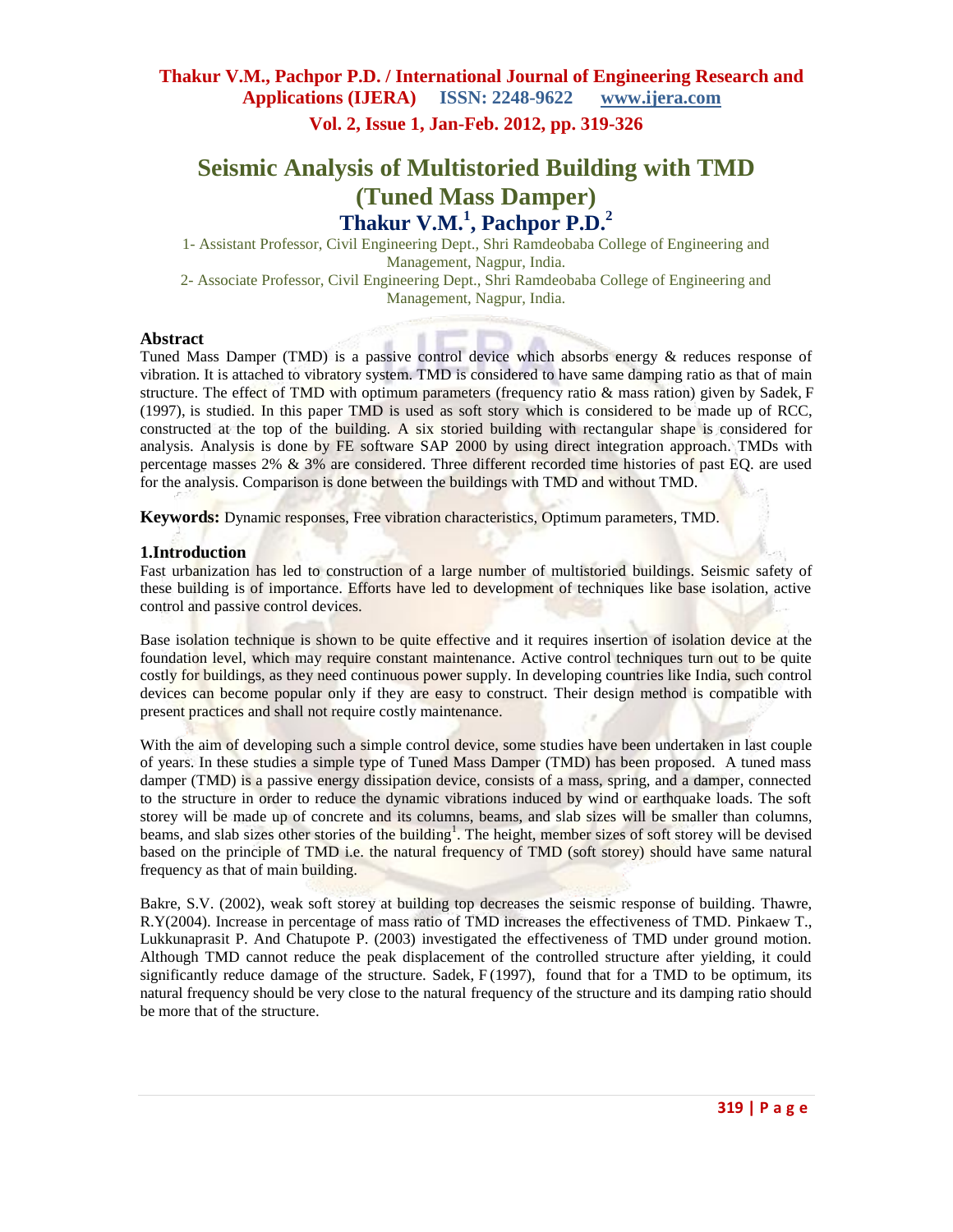### **1.1Tuned Mass Damper**

Sadek, F (1997), proposed optimum parameters of TMD. These optimum parameters include optimum frequency ratio and mass ratio. TMD with optimum frequency ratio given by Sadek, F (1997), is considered. This TMD being made up of concrete has same damping ratio as that of the main building. TMD is considered to have rectangular columns with nearly same B/D ratio.

#### **2. Analysis of buildings with TMD**

In this building with TMD of same damping as that of the main building are analyzed using direct integration approach. Response of rectangular plan shape building is obtained under three past-recorded earthquakes. The building details and geometrical properties of the structures analyzed are shown in Fig. 1. Height of all the floors including ground floor is taken as 3m, with plinth level at 1.5m heights from footing level. Young's modulus of elasticity for concrete is taken as 23560 Mpa and mass density is 2.4t/m<sup>3</sup>. First model (Model 1) is the building without TMD and second model (Model 2) is the building with TMD. Schematic representation of building without and with TMD is shown in Fig. 2 and 3.



**Figure 1.** Plan of building

In order to tune the natural frequency of TMD with that of building, it is required to know natural frequencies and natural mode shapes of building and TMD. Natural frequencies of building are also needed to calculate the proportional damping coefficients  $C_1$  and  $C_2$  for direct integration method. Through SAP, results for the first five modes of building are presented. It is seen that for all buildings more than 95% mass gets excited in the first five mod



**Figure 2. (a)** Elevation of building without TMD **(b)** Elevation of building with TMD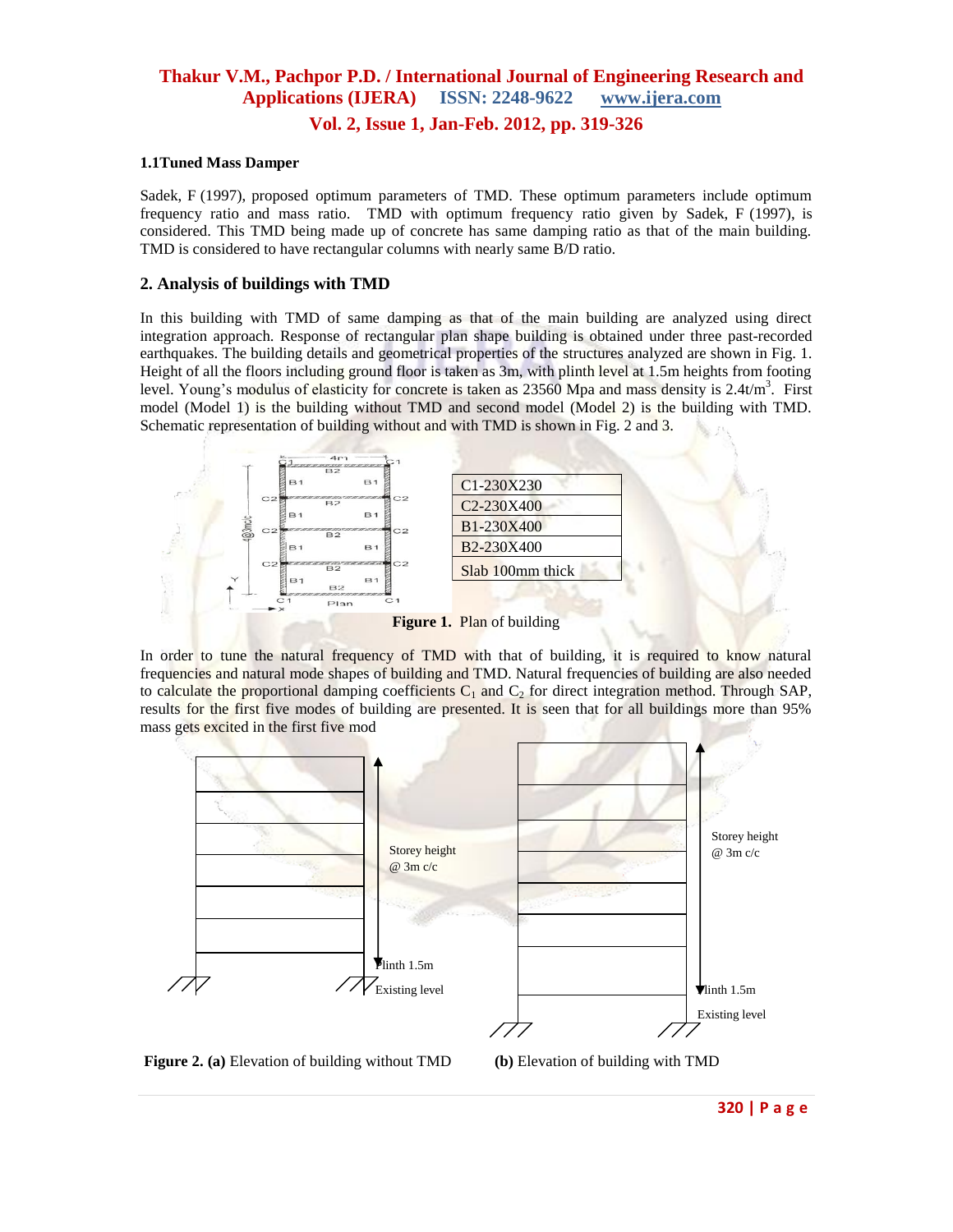| Total mass=525t |         |         |  |  |  |  |
|-----------------|---------|---------|--|--|--|--|
| Frequency       |         |         |  |  |  |  |
| Mode 1          | rad/sec | cyc/sec |  |  |  |  |
|                 | 6.3     |         |  |  |  |  |
| 2               | 6.83    | 1.1     |  |  |  |  |
| 3               | 7.66    | 1.22    |  |  |  |  |
|                 | 19.63   | 3.125   |  |  |  |  |
|                 | 20.94   | 3.33    |  |  |  |  |

 **Table 1.** Free vibration characteristics of building (modal 1)

#### **2.1TMD Parameters**

Sadek, F(1997), proposed criteria for optimum TMD parameters. He formulated optimum frequency ratio and optimum damping ratio for Multi Degree of Freedom System. He proposed that effective mass ratio should be used for calculating optimum parameters of TMD. Effective mass ratio is the ratio of mass of TMD to normalized modal mass of building. As per Sadek,  $F(1997)$ , effective mass ratio ( $\mu$ ) and optimum frequency ratio (fopt), is given by following Equation.

$$
\mu = \frac{m}{M_1}
$$

$$
f_{opt} = \frac{1}{(1 + \mu \phi)} \left[ 1 - \beta \sqrt{\frac{\mu \phi}{1 + \mu \phi}} \right]
$$

合注 Where,  $m =$  mass of TMD;  $M_1 =$  modal mass of building;  $f_{opt} = \omega_{d} \square / \omega$ ;  $\omega_d =$  First natural frequency of TMD; $\square \omega \square =$  First natural frequency of building;  $\beta =$ Damping ratio of main building.

Once optimum parameters are known, sizes of columns, beams and slab thickness of TMDs are arrived at. Details of these TMDs are given in Table 4.

|                      |                           |               | Amplitude of Ist |
|----------------------|---------------------------|---------------|------------------|
| Svstem               | Fundamental frequency(Hz) | Modal Mass(t) | Mode             |
| Rectangular building |                           |               |                  |

**Table 2.** Basic building characteristics to find optimum TMD parameters.

**Table 3.** Optimum parameters of TMD

| <b>Mass Ratio</b> | Tuning Ratio $(f_{opt})$ | Mass of TMD $M_1(t)$ | 1st Natural Frequency of $\text{TMD} \square_d(\text{Hz})$ |
|-------------------|--------------------------|----------------------|------------------------------------------------------------|
| 0.02              | 0.98                     | 10.1                 | .284                                                       |
| 0.03              | 0.97                     | 15.15                | $1.27^\circ$                                               |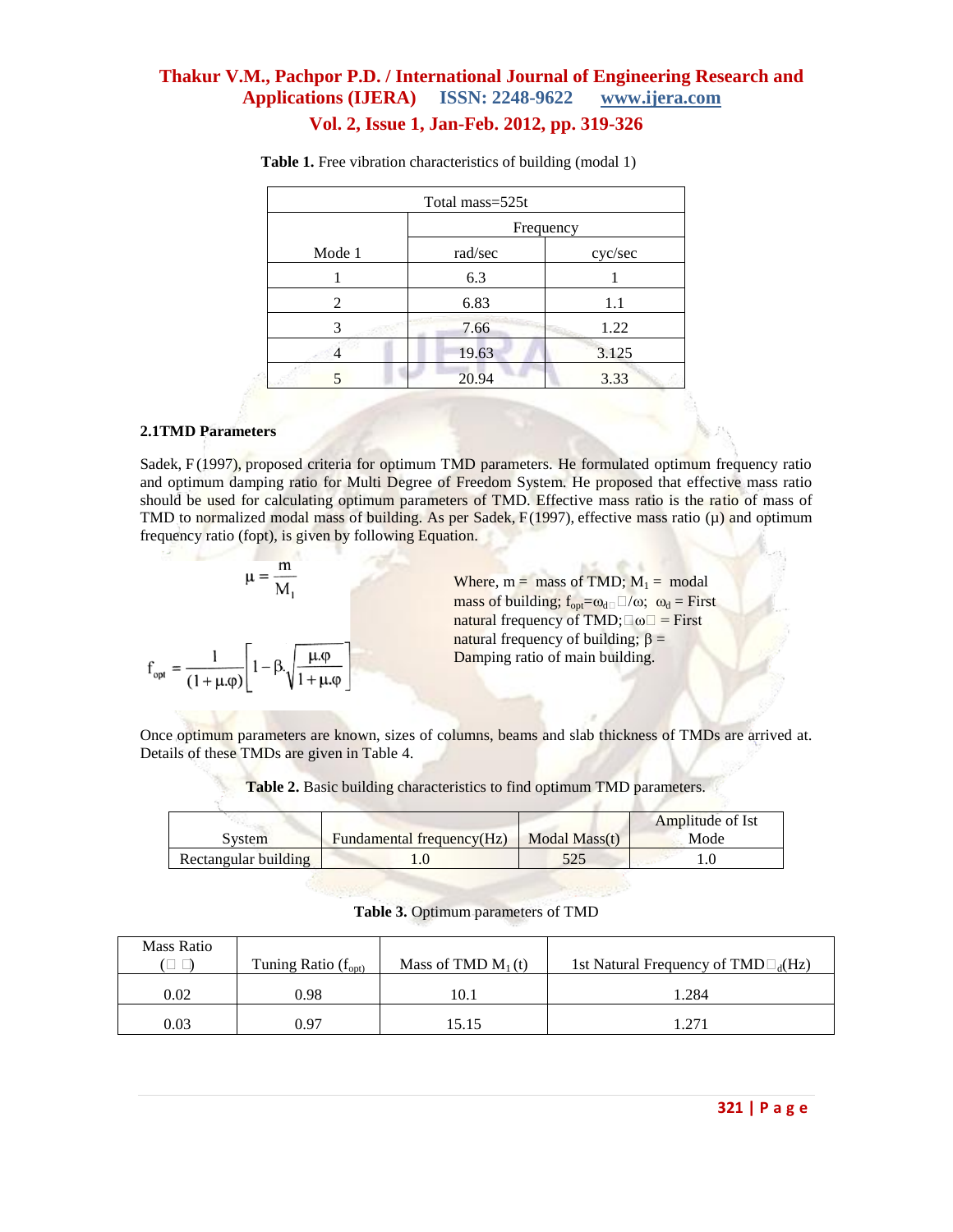# **Thakur V.M., Pachpor P.D. / International Journal of Engineering Research and Applications (IJERA) ISSN: 2248-9622 www.ijera.com**

**Vol. 2, Issue 1, Jan-Feb. 2012, pp. 319-326**

| <b>Mass Ratio</b> |       | Colum size |         | Beam size | Slab          | Total   | Actual     |
|-------------------|-------|------------|---------|-----------|---------------|---------|------------|
| (% □              |       |            | $\rm B$ | $\rm B_2$ | thickness(mm) | mass(t) | $mass(\%)$ |
|                   | 76x76 | 76x130     | 76x130  | 76x185    | 70            | 10.4    | 1.98       |
|                   | 84x84 | 84x130     | 84x230  | 84x280    | 105           | 15.67   | 2.98       |

#### **Table 4.** Details of TMD

### **3. Free Vibration Analysis**

After arriving at TMD, its free vibration analysis is carried out. Natural frequencies and natural mode shapes of TMD are extracted from the analysis. It can be seen that mass and first natural frequency of all TMDs nearly matches with the one obtained from Sadek, F(1997) parameters that are presented in Table 3. From the results of free vibration analysis, it is seen that frequency of Modal 2 in almost all cases is less than frequency of corresponding Modal 1.

#### **Table 5.** Free vibration characteristics of TMDs

|         |         |         | Frequency |         |
|---------|---------|---------|-----------|---------|
| Mode No | 2%      |         |           | 3%      |
|         | rad/sec | cyc/sec | rad/sec   | cyc/sec |
|         | 6.38    | 1.0165  | 6.21      | 0.99    |
|         | 6.5     | 1.035   | 6.4       | 1.02    |
| 3       | 7.27    | 1.157   | 7.4       | 1.177   |
| 4       | 9.43    | 1.5     | 10.13     | 1.613   |
|         | 12      | 1.9     | 11.5      | 1.83    |
|         |         |         |           |         |

**Table 6.** Free vibration characteristics of building with TMD

|         |         |         | Frequency |         |
|---------|---------|---------|-----------|---------|
| Mode No | 2%      |         |           | 3%      |
|         | rad/sec | cyc/sec | rad/sec   | cyc/sec |
|         | 7.02    | 1.117   | 6.8       | 1.08    |
|         | 7.02    | 1.117   | 6.8       | 1.08    |
|         | 7.59    | 1.208   | 7.4       | 1.176   |
|         | 9.85    | 1.567   | 10.25     | 1.631   |
|         | 9.85    | 1.567   | 10.25     | 1.631   |

### **4. Response Analysis and Results**

Analysis of Model 1 and Model 2 is carried out using Direct Integration Method. Three recorded time histories of the past earthquake are used for the analysis. Each time history is applied in both directions. For each time history, maximum displacement at the top of both models is noted in both directions. Model 2 is considered to be building with 2%TMD and 3%TMD. For comparative study, response of Mode1 1 and Mode1 2 with TMDs of two different mass ratios is presented together in table 8. These response quantities are noted for outer and inner columns. Bending moments and axial forces are noted in both the directions.  $C_1$  is stiffness proportionality coefficient and  $C_2$  is mass proportionality coefficient in table7.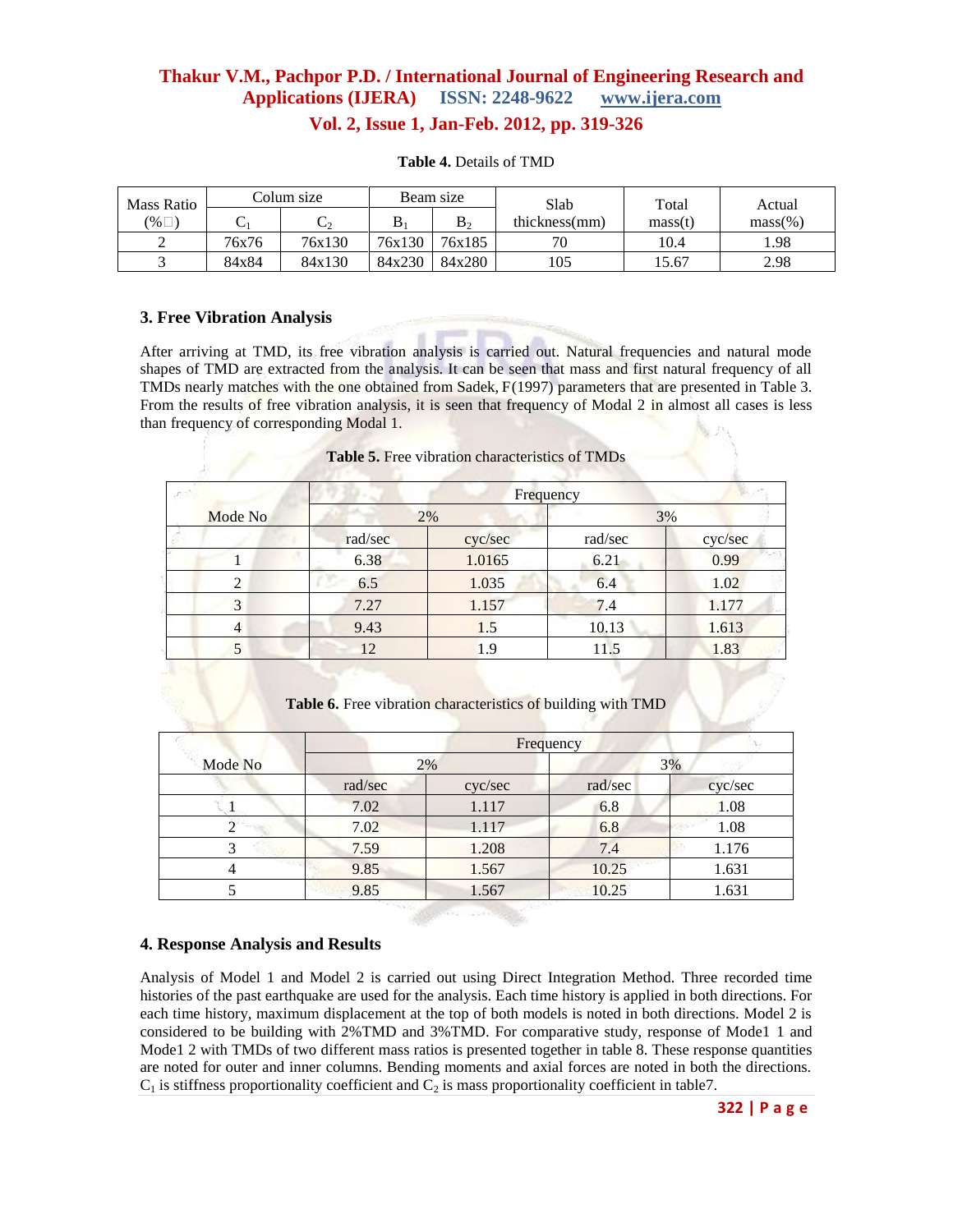|                                |                                   | <b>Proportional Damping Coefficients</b>      |                                       |  |
|--------------------------------|-----------------------------------|-----------------------------------------------|---------------------------------------|--|
| System                         | <b>Combination of Frequencies</b> | $Cl=2\square \square \square \square \square$ | $C1 = 20$ $\Box$ $\Box$ $\Box$ $\Box$ |  |
| Building without TMD           | 1st $&$ 3rd                       | 0.00577                                       | 0.216                                 |  |
| Building with 2%               |                                   |                                               |                                       |  |
| <b>TMD</b>                     | 1st $&$ 5th                       | 0.00593                                       | 0.204                                 |  |
| Building with 3%<br><b>TMD</b> | 1st $&$ 5th                       | 0.00586                                       | 0.2044                                |  |
|                                |                                   |                                               |                                       |  |

**Table7.** Proportional Damping Coefficients

**Table 8.** Displacements of building under different earthquake excitation applied in X-direction

| esta                | Maximum Displacement at the top of the building |                          |        |           |                      |  |  |  |
|---------------------|-------------------------------------------------|--------------------------|--------|-----------|----------------------|--|--|--|
|                     |                                                 | <b>Building with TMD</b> |        |           | Percentage Reduction |  |  |  |
| <b>Time History</b> | <b>Building without TMD</b>                     | $2\%$ TMD                | 3%TMD  | $2\%$ TMD | 3%TMD                |  |  |  |
| E L Centro          | 1.56                                            | 0.9325                   | 0.9378 | 40.2      | 39.9                 |  |  |  |
| Taft                | 0.5146                                          | 0.4372                   | 0.423  | 15        | 178                  |  |  |  |
| Dharamshala         | 0.2463                                          | 0.2358                   | 0.2124 | 4.3       | 13.7                 |  |  |  |

**Table 9**. Displacements of building under different earthquake excitation applied in Y-direction

|              | Maximum Displacement at the top of the building |           |                          |                             |       |  |  |  |  |
|--------------|-------------------------------------------------|-----------|--------------------------|-----------------------------|-------|--|--|--|--|
|              |                                                 |           | <b>Building with TMD</b> | <b>Percentage Reduction</b> |       |  |  |  |  |
| Time History | <b>Building without TMD</b>                     | $2\%$ TMD | $3\%$ TMD                | $2\%$ TMD                   | 3%TMD |  |  |  |  |
| E L Centro   | 1.1865                                          | 1.23      | 1.08                     | $-3.66$                     | 9     |  |  |  |  |
| Taft         | 0.693                                           | 0.6607    | 0.593                    | 5.7                         | 15.2  |  |  |  |  |
| Dharamshala  | 0.3                                             | 0.2182    | 0.2104                   | 27.2                        | 29.8  |  |  |  |  |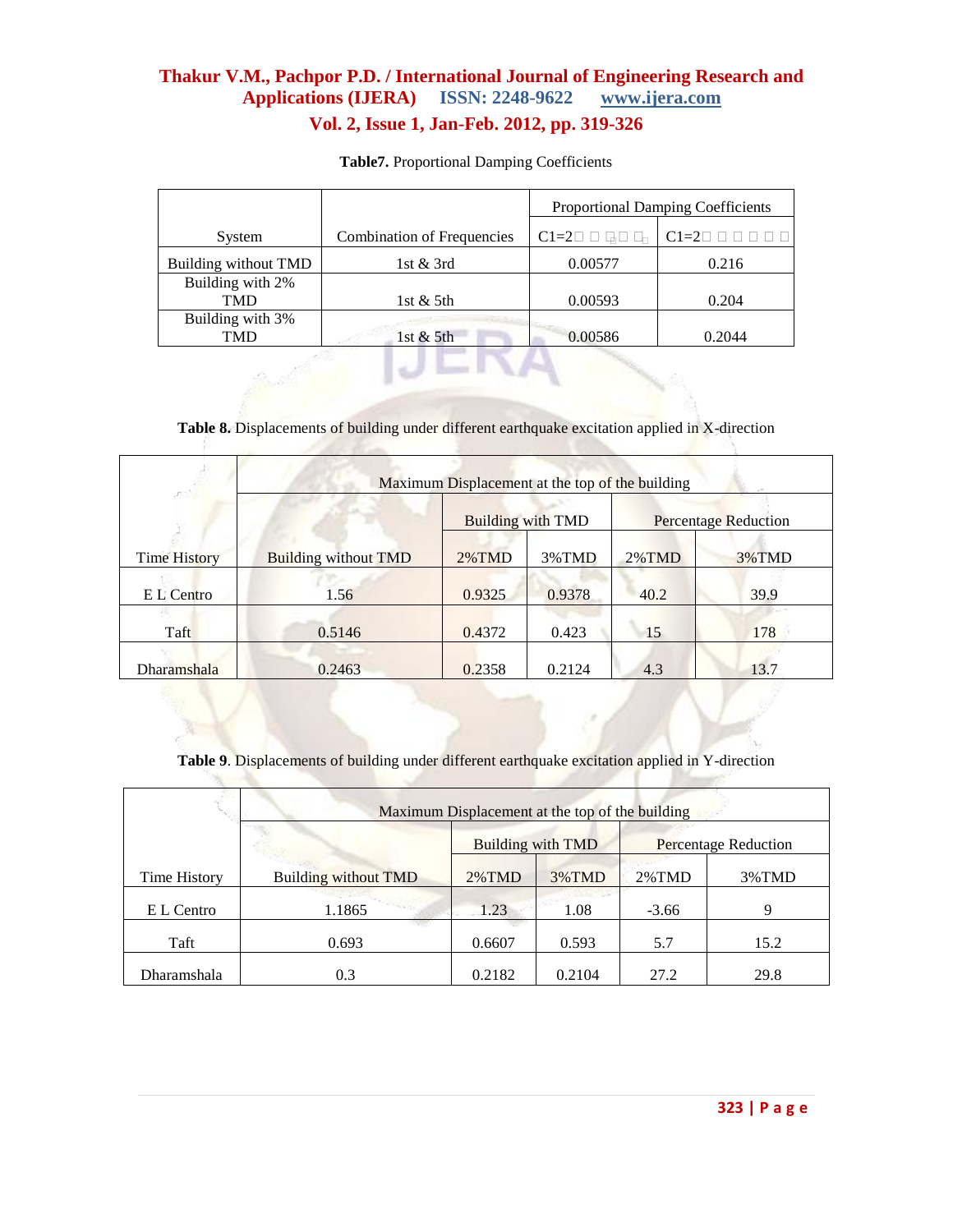## **Thakur V.M., Pachpor P.D. / International Journal of Engineering Research and <br>Applications (IJERA)** ISSN: 2248-9622 www.ijera.com Applications (IJERA) ISSN: 2248-9622 **Vol. 2, Issue 1, Jan-Feb. 2012, pp. 319-326**

|                      |                      |                |                | $EL-$  |       |             |
|----------------------|----------------------|----------------|----------------|--------|-------|-------------|
| Quantity             | Level                | Colum          | Modal          | Centro | Taft  | Dharamshala |
|                      |                      | C1             | M1             | 3543   | 1169  | 570         |
| Axial Force(KN)      | Footing Level        |                |                |        |       |             |
|                      |                      |                | M <sub>2</sub> | 2200   | 982   | 383         |
|                      |                      | C2             | M1             | 2966.5 | 1010  | 518         |
|                      |                      |                |                |        |       |             |
|                      |                      |                | M <sub>2</sub> | 1837.5 | 873   | 356         |
|                      | 1st Floor Level      | C1             | M1             | 5030.5 | 1652  | 802         |
|                      |                      |                |                |        |       |             |
|                      |                      |                | M2             | 3423.5 | 1887  | 736         |
|                      |                      | C <sub>2</sub> | M1             | 4250   | 1440  | 727.5       |
|                      |                      |                | M <sub>2</sub> | 2963   | 1677  | 673         |
|                      |                      |                |                |        |       |             |
|                      | <b>Footing Level</b> | C1             | M1             | 542    | 176   | 90          |
| Bending Moment(KN-m) |                      |                | M <sub>2</sub> | 269    | 155.5 | 55.5        |
|                      |                      | C2             | M1             | 838    | 293   | 139         |
|                      |                      |                | M <sub>2</sub> | 409    | 217   | 99          |
|                      |                      | C1             | M1             | 846    | 288   | 135.5       |
|                      | 1st Floor Level      |                |                |        |       |             |
|                      | v                    |                | M2             | 925    | 611   | 185         |
|                      |                      | C <sub>2</sub> | M <sub>1</sub> | 1250.5 | 432.5 | 190         |
|                      |                      |                | M <sub>2</sub> | 1030.5 | 577.5 | 217         |

**Table 10.** Response under different earthquake excitation applied in x-direction

**Table 11.** Response under different earthquake excitation applied in y-direction

|                       |                      |                |                | EL-    |        |             |
|-----------------------|----------------------|----------------|----------------|--------|--------|-------------|
| Quantity              | Level                | Column         | Modal          | Centro | Taft   | Dharamshala |
|                       |                      |                | M <sub>1</sub> | 3851   | 2362   | 1362        |
|                       |                      | C1             | M <sub>2</sub> | 2732   | 1391.5 | 479         |
|                       |                      |                | M1             | 1149   | 165.2  | 801.5       |
|                       | <b>Footing Level</b> | C <sub>2</sub> | M <sub>2</sub> | 197    | 107.5  | 45          |
|                       |                      |                | M <sub>1</sub> | 3024.5 | 2085.5 | 1216        |
|                       |                      | C <sub>1</sub> | M <sub>2</sub> | 2212   | 1160   | 428         |
|                       |                      |                | M1             | 1030   | 143.9  | 727.5       |
| Axial Force(KN)       | 1st Floor Level      | C <sub>2</sub> | M <sub>2</sub> | 205    | 110    | 49          |
|                       |                      |                | M1             | 424    | 211    | 91.5        |
|                       |                      | C <sub>1</sub> | M <sub>2</sub> | 409    | 181    | 82          |
|                       |                      |                | M1             | 1677   | 835    | 361.5       |
|                       | Footing Level        | C <sub>2</sub> | M <sub>2</sub> | 783    | 331    | 148         |
|                       |                      |                | M1             | 571    | 308    | 119.5       |
|                       |                      | C1             | M <sub>2</sub> | 623    | 286.5  | 115         |
|                       |                      |                | M1             | 1974   | 969.5  | 416         |
| Bending Moment (KN-m) | 1st Floor Level      | C <sub>2</sub> | M2             | 1162   | 534    | 212         |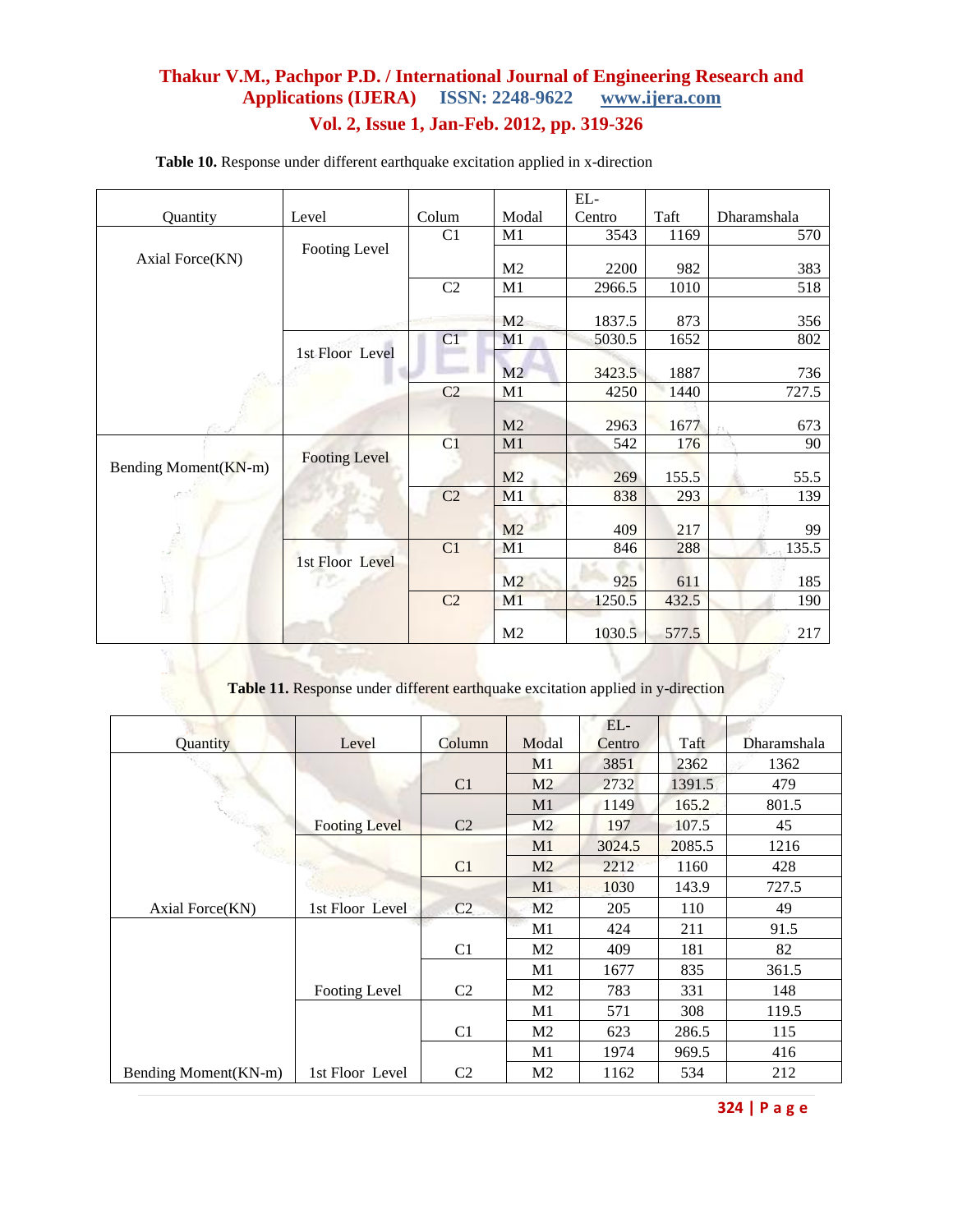$(a)$  (b)



**Figure 3.** (a) Building without **TMD** (b) Building indicating soft storey at top

### **5.Conclusion**

After analyzing a six storied building with rectangular shape by using FE software SAP 2000. Responses in the form of displacement, axial force & bending moment are noted. Following natural conclusion on the basis of received results can be formed.

- Simple TMD with optimum frequency ratio, provided in the form of soft storey at building top is found to be effective in reducing seismic response of building.
- In general, a soft storey at the top of building reduces top building deflection by about 10 to 50%
- Tuned mass damper in the form of soft storey of RCC is found to be effective in reducing seismic forces at critical locations like footing level and first floor level.
- Among 2% & 3% TMDs, 3% TMD is found better than 2% and 3% TMDs in reducing axial force, bending moment and displacement.
- Soft storey's presence also reduces the designing forces in the columns at all the floor levels.